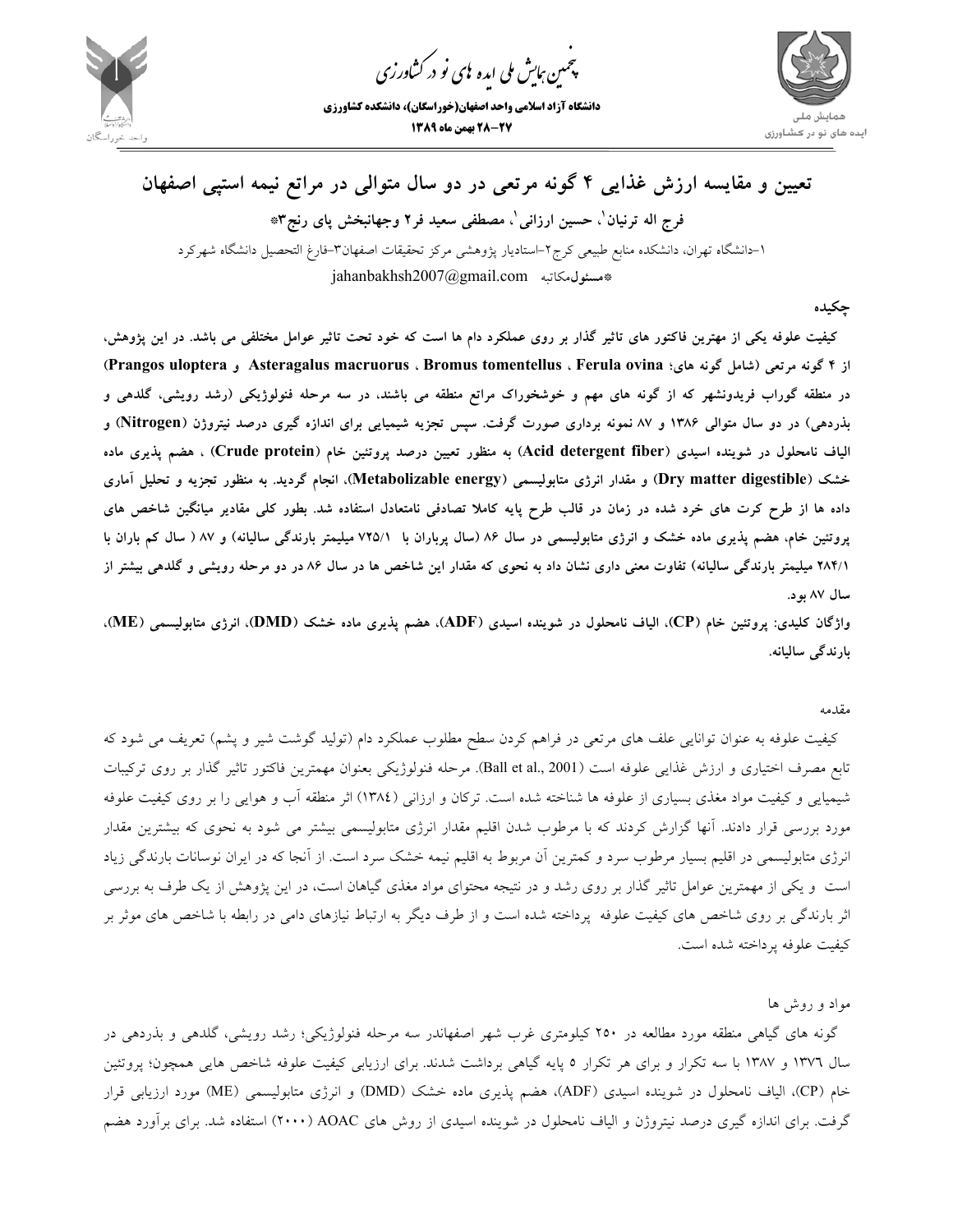

مین ہایش ملی ایده <sup>ب</sup>ای نو در کشاورزی ൕह ،<br>پې



یذیری ماده خشک از از فرمول پیشنهادی <sup>Oddy</sup> و همکاران (۱۹۸۳) استفاده شد: %ND%= 83.58−0.824 ADF به منظور برآورد انرژي متابوليسمي در گونه ها از هضم پذيري ماده خشك بر اساس فرمول Agriculture on Committee Standing) 1990 (استفاده .ME = 0.17DMD%-2 :شد

## نتايج وبحث

نتايج نشان مي دهد كه؛ مقدار پروتئين خام (CP (گونه هاي مورد مطالعه در دو سال متوالي در مرحله رويشي و گلدهي تفاوت معني داري دارد (0/05> <sup>p</sup> (به نحوي كه مقدار پروتئين خام در سال 86 در تمام گونه ها بيشتر از سال 87 مي باشد. مقادير پروتئين خام گونه هاي مورد مطالعه در مرحله بذردهي در سال 86 در مقايسه با سال 87 تفاوت معني داري ندارد. مقادير الياف نامحلول در شوينده اسيدي (ADF (گونه هاي مورد مطالعه نشان مي دهد كه گونه هاي مورد مطالعه از نظر مقادير مذكور با همديگر تفاوت معني داري در سال هاي مورد بررسي دارند. روند تغييرات مقادير مذكور به نحوي است كه درصد آنها در سال 87 بيشتر از سال 86 مي باشد. مقدار هضم پذيري ماده خشك (DMD (گونه هاي مورد مطالعه در دو سال با همديگر تفاوت معني داري (0/05> p (دارند. بنحويكه مقدار آن در سال 86 بيشتر از سال 87 مي باشد. روند تغييرات انرژي متابوليسمي (ME (گونه هاي مورد مطالعه در مراحل مختلف فنولوژيكي در سال هاي مورد بررسي، مشابه روند تغييرات هضم پذيري ماده خشك (DMD (گونه هاي مورد مطالعه مي باشد.

نتيجه گيري كلي

نتايج نشان مي دهد كه مقادير پروتئين خام (CP)، هضم پذيري ماده خشك (DMD) و انرژي متابوليسمي (ME) با افزايش دوره رشد كاهش مي يابد. اين موضوع با يافته هاي ارزاني و همكاران (2004)، ارزاني و همكاران (2006) مطابقت دارد. مقدار الياف نامحلول در شوينده اسيدي (ADF (با پيشرفت مراحل رشد، افزايش مي يابد. كاهش ميزان پروتئين خام (CP (در كليه گياهان به لحاظ مصرف بعضي از تركيبات خصوصاً پروتئين ها براي ساختن بافت هاي استحكامي و يا توليد بذر مي باشد و افزايش الياف نامحلول در شوينده اسيدي (ADF ( به دليل نياز گياه به بافت هاي استحكامي از جمله سلولز، همي سلولز و ليگنين مي باشد.

بطور كلي از بررسي اين 4 پارامتر مي توان نتيجه گيري كرد كه كيفيت علوفه در سال 86 بيشتر از سال 87 بوده است. از آنجا كه ميزان رشد گونه ها تحت تاثير مستقيم بارندگي مي باشد مي توان اين نتايج را تحت تاثير بارندگي متفاوت دو سال دانست. منابع

تركان، جواد و حسين ارزاني، .1384 بررسي تغييرات كيفيت علوفه گونه هاي مرتعي در مناطق مختلف آب و هوايي. مجله منابع طبيعي ايران،  $.69 - 279$ : (7)01

- AOAC, 2000. Official methods of analysis, 17<sup>th</sup> Ed., Association of Official Analytical Chemists (Animal Feed, chapter 4, p. 54): Arlington: AOAC International.
- Arzani, H. and M. Zohdi, E. Fish, Gh. Zahedi Amiri, A. Nikkhah and D. Wester, 2004. Phenological effects on forage quality of five grass species. J. Range Manage. Vol. 57: 624–629.
- Arzani, H., M. Basiri, F. Khatibi, and G. Ghorbani, 2006. Nutritive value of some Zagros Mountain rangeland species, Small Ruminant Research. No: 65 pp: 128–135.
- Ball, D.M., M.Collins, G.D. Lacefield, N.P. Martin,D.A. Mertens, K.E.Olson,D.H. Putnam, D.J. Undersander, and M.W.Wolf. 2001. Understanding Forage Quality. American Farm Bureau Federation Publication 1-01, Park Ridge, IL.
- Oddy,V. H., G. E. Robards and S. G. Low, 1983. Prediction of in vivo dry matter digestibility from the fiber nitrogen content of a feed. In: Robards, G.E., Packham, R.G. (Eds.), Feed Information and Animal Production. Commonwealth Agricultural Bureaux, Farnham Royal, UK, pp. 395–398.

Standing Committee on Agriculture, 1990. Feeding standards for Australian livestock ruminants, CSIRO, Australian.